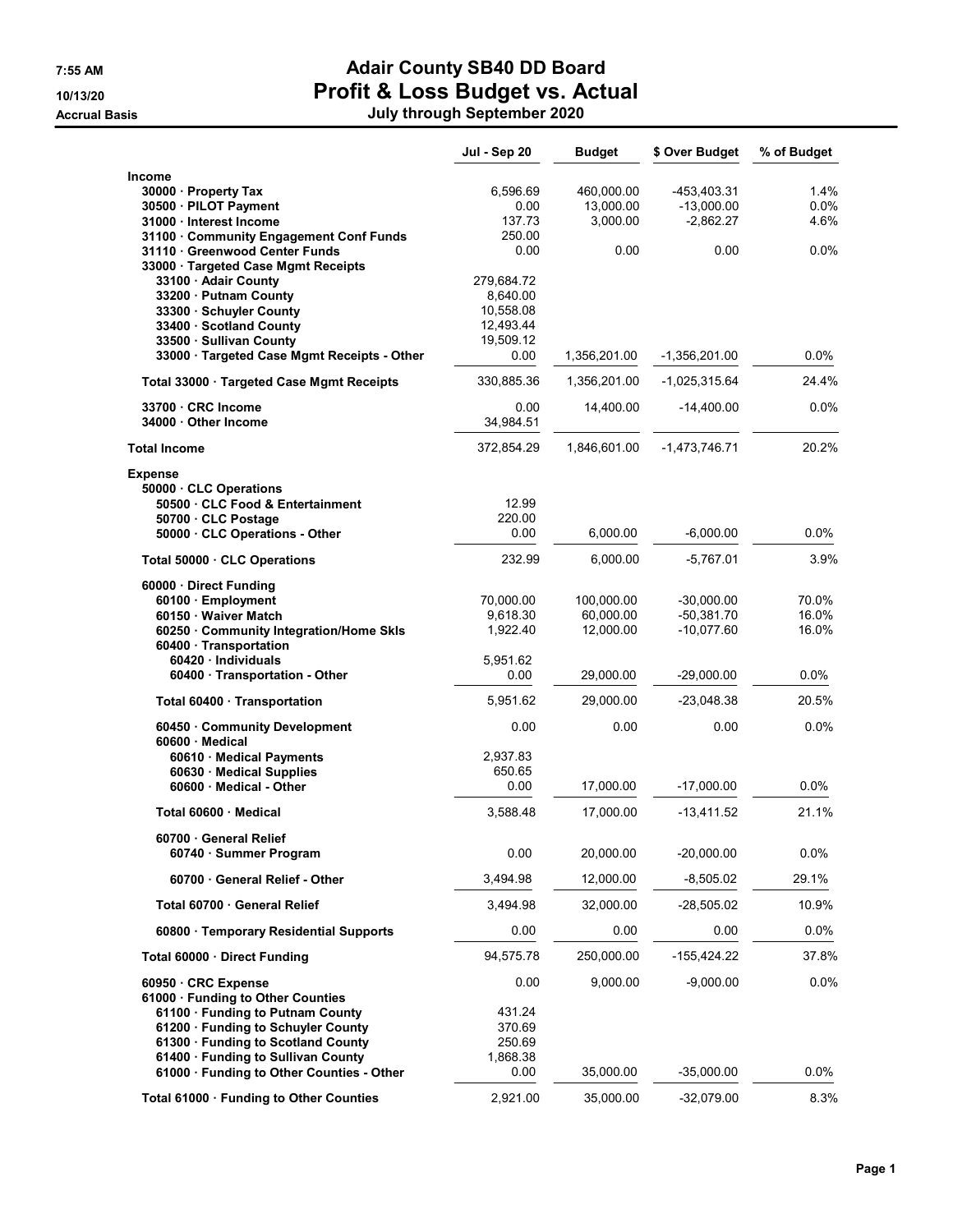## 7:55 AM Adair County SB40 DD Board 10/13/20 Profit & Loss Budget vs. Actual

Accrual Basis July through September 2020

|                                                               | Jul - Sep 20    | <b>Budget</b>         | \$ Over Budget              | % of Budget     |
|---------------------------------------------------------------|-----------------|-----------------------|-----------------------------|-----------------|
| 70000 · Targeted Case Mgmt Expense<br>75000 · Sullivan County |                 |                       |                             |                 |
| 75160 Translation Services                                    | 37.50           |                       |                             |                 |
| Total 75000 Sullivan County                                   | 37.50           |                       |                             |                 |
| Total 70000 · Targeted Case Mgmt Expense                      | 37.50           |                       |                             |                 |
| 80000 · Programming - Indirect                                |                 |                       |                             |                 |
| 80500 Accreditation<br>81000 · Board Expense                  | 0.00<br>0.00    | 10,000.00<br>1,000.00 | $-10,000.00$<br>$-1,000.00$ | $0.0\%$<br>0.0% |
| 82000 Governmental Relations                                  | 0.00            | 250.00                | $-250.00$                   | $0.0\%$         |
| 83000 Conferences/Workshops                                   | 1,800.00        | 5,000.00              | $-3,200.00$                 | 36.0%           |
| 83500 Depreciation Expense                                    | 0.00            | 50,000.00             | $-50,000.00$                | $0.0\%$         |
| 84000 · Dues and Memberships<br>85000 · Employee Travel       | 250.00          | 3,500.00              | $-3,250.00$                 | 7.1%            |
| 70400 · TCM Admin Mileage                                     | 2.30            |                       |                             |                 |
| 71150 · TCM Adair Mileage                                     | 648.30          |                       |                             |                 |
| 72150 · TCM Putnam Mileage<br>73150 · TCM Schuyler Mileage    | 198.95<br>86.83 |                       |                             |                 |
| 74150 · TCM Scotland Mileage                                  | 52.90           |                       |                             |                 |
| 75150 · TCM Sullivan Mileage                                  | 238.06          |                       |                             |                 |
| 85000 · Employee Travel - Other                               | 110.40          | 24,000.00             | -23,889.60                  | 0.5%            |
| Total 85000 · Employee Travel                                 | 1,337.74        | 24,000.00             | $-22,662.26$                | 5.6%            |
| 86000 · Insurance                                             |                 |                       |                             |                 |
| 86100 Directors & Officers                                    | 425.00          |                       |                             |                 |
| 86000 · Insurance - Other                                     | 0.00            | 26,000.00             | $-26,000.00$                | 0.0%            |
| Total 86000 · Insurance                                       | 425.00          | 26,000.00             | $-25,575.00$                | 1.6%            |
| 87000 Office Expenses                                         |                 |                       |                             |                 |
| 87100 Office Supplies<br>87120 Office Supplies-McPherson      | 2,059.44        |                       |                             |                 |
| 87130 Office Supplies- PPE                                    | 696.60          |                       |                             |                 |
| 87100 · Office Supplies - Other                               | 0.00            | 8,000.00              | $-8,000.00$                 | 0.0%            |
| Total 87100 · Office Supplies                                 | 2,756.04        | 8,000.00              | $-5,243.96$                 | 34.5%           |
| 87200 · Postage                                               |                 |                       |                             |                 |
| 87210 · Postage-General                                       | 110.00          |                       |                             |                 |
| 87220 · Postage-TCM                                           | 454.25          |                       |                             |                 |
| 87200 · Postage - Other                                       | 0.00            | 1,750.00              | $-1,750.00$                 | 0.0%            |
| Total 87200 · Postage                                         | 564.25          | 1,750.00              | $-1,185.75$                 | 32.2%           |
| 87300 · Advertising/Marketing                                 | 0.00            | 1,000.00              | $-1,000.00$                 | 0.0%            |
| 87400 Copier                                                  |                 |                       |                             |                 |
| 87420 Copier-McPherson<br>87400 Copier - Other                | 113.03<br>0.00  | 4,000.00              | $-4,000.00$                 | 0.0%            |
| Total 87400 Copier                                            | 113.03          | 4,000.00              | $-3,886.97$                 | 2.8%            |
| 87450 · Employee Retention/Appreciation                       | 51.80           | 2,000.00              | $-1,948.20$                 | 2.6%            |
| 87700 · Building Maintenance<br>87710 · Janitorial            |                 |                       |                             |                 |
| 87711 · Janitorial-Country Club                               | 417.00          |                       |                             |                 |
| 87712 Janitorial-McPherson                                    | 1,410.02        |                       |                             |                 |
| Total 87710 · Janitorial                                      | 1,827.02        |                       |                             |                 |
| 87720 Lawn Care                                               |                 |                       |                             |                 |
| 87721 · Lawn Care-Country Club                                | 595.00          |                       |                             |                 |
| 87722 · Lawn Care-McPherson                                   | 165.00          |                       |                             |                 |
| Total 87720 · Lawn Care                                       | 760.00          |                       |                             |                 |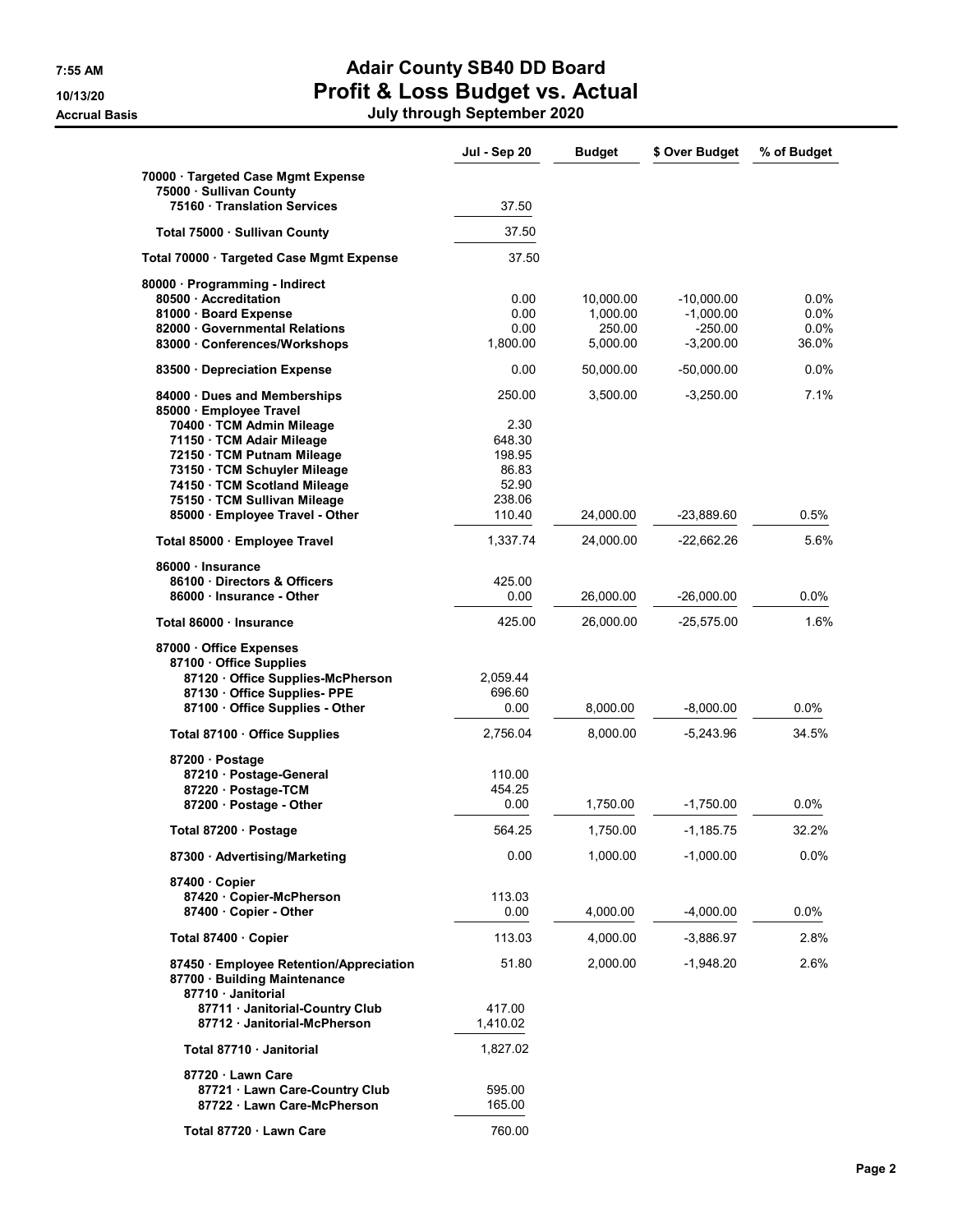## 7:55 AM Adair County SB40 DD Board 10/13/20 Profit & Loss Budget vs. Actual

| July through September 2020 |
|-----------------------------|

|                                                                                                                                                                                                                                                                                                           | Jul - Sep 20                                                                                                | <b>Budget</b>                  | \$ Over Budget                          | % of Budget             |
|-----------------------------------------------------------------------------------------------------------------------------------------------------------------------------------------------------------------------------------------------------------------------------------------------------------|-------------------------------------------------------------------------------------------------------------|--------------------------------|-----------------------------------------|-------------------------|
| 87700 · Building Maintenance - Other                                                                                                                                                                                                                                                                      | 0.00                                                                                                        | 16,000.00                      | $-16,000.00$                            | $0.0\%$                 |
| Total 87700 · Building Maintenance                                                                                                                                                                                                                                                                        | 2,587.02                                                                                                    | 16,000.00                      | -13,412.98                              | 16.2%                   |
| 87800 · Software & Technology<br>87810 · Soft & Tech-Country Club<br>87830 · Soft & Tech- Managed IT<br>87800 · Software & Technology - Other                                                                                                                                                             | 132.00<br>9,716.00<br>6,148.85                                                                              | 60,000.00                      | -53,851.15                              | 10.2%                   |
| Total 87800 · Software & Technology                                                                                                                                                                                                                                                                       | 15,996.85                                                                                                   | 60,000.00                      | -44,003.15                              | 26.7%                   |
| 87900 · Representative Payee Expense                                                                                                                                                                                                                                                                      | 255.96                                                                                                      |                                |                                         |                         |
| Total 87000 · Office Expenses                                                                                                                                                                                                                                                                             | 22,324.95                                                                                                   | 92,750.00                      | $-70,425.05$                            | 24.1%                   |
| 87500 · Personnel<br>51000 · CLC Personnel<br>51100 · CLC Center Salary Expense                                                                                                                                                                                                                           | 18,187.67                                                                                                   |                                |                                         |                         |
| Total 51000 · CLC Personnel                                                                                                                                                                                                                                                                               | 18,187.67                                                                                                   |                                |                                         |                         |
| 66000 · Payroll Expenses<br>66500 · Salary Sick<br>66700 · Salary Vacation<br>66000 · Payroll Expenses - Other                                                                                                                                                                                            | 6,055.23<br>12,739.43<br>17,930.21                                                                          |                                |                                         |                         |
| Total 66000 · Payroll Expenses                                                                                                                                                                                                                                                                            | 36,724.87                                                                                                   |                                |                                         |                         |
| 70300 · TCM Admin Salary<br>71110 · TCM Adair Salary Expense<br>72110 · TCM Putnam Salary Expense<br>73110 · TCM Schuyler Salary Expense<br>74110 · TCM Scotland Salary Expense<br>75110 · TCM Sullivan Salary Expense<br>87510 · Salary Expense<br>87540 · Employee Benefits<br>87550 · Unemployment Tax | 20,576.46<br>82,774.99<br>5,851.16<br>9,647.49<br>4,218.46<br>11,114.55<br>51,143.69<br>71,719.09<br>167.07 |                                |                                         |                         |
| 87500 · Personnel - Other                                                                                                                                                                                                                                                                                 | 0.00                                                                                                        | 1,290,418.80                   | $-1,290,418.80$                         | 0.0%                    |
| Total 87500 · Personnel                                                                                                                                                                                                                                                                                   | 312,125.50                                                                                                  | 1,290,418.80                   | -978,293.30                             | 24.2%                   |
| 88000 Professional Services<br>88100 Audit<br>88200 · Legal Services<br>88300 Consulting                                                                                                                                                                                                                  | 0.00<br>0.00<br>0.00                                                                                        | 3,950.00<br>1,000.00<br>500.00 | $-3,950.00$<br>$-1,000.00$<br>$-500.00$ | 0.0%<br>0.0%<br>$0.0\%$ |
| Total 88000 · Professional Services                                                                                                                                                                                                                                                                       | 0.00                                                                                                        | 5,450.00                       | -5,450.00                               | 0.0%                    |
| 88500 · Training                                                                                                                                                                                                                                                                                          | 1,725.00                                                                                                    | 5,000.00                       | $-3,275.00$                             | 34.5%                   |
| 89000 Utilities<br>89100 · Electricity<br>89110 · Electricity-Country Club<br>89130 · Electricity-314 E McPherson<br>89100 · Electricity - Other                                                                                                                                                          | 386.19<br>996.65<br>0.00                                                                                    | 7,000.00                       | $-7,000.00$                             | 0.0%                    |
| Total 89100 Electricity                                                                                                                                                                                                                                                                                   | 1,382.84                                                                                                    | 7,000.00                       | -5,617.16                               | 19.8%                   |
| $89200 \cdot Gas$<br>89210 Gas-Country Club<br>89220 Gas-McPherson<br>$89200 \cdot Gas$ - Other                                                                                                                                                                                                           | 153.46<br>89.73<br>0.00                                                                                     | 2,500.00                       | $-2,500.00$                             | $0.0\%$                 |
| Total 89200 Gas                                                                                                                                                                                                                                                                                           | 243.19                                                                                                      | 2,500.00                       | $-2,256.81$                             | 9.7%                    |